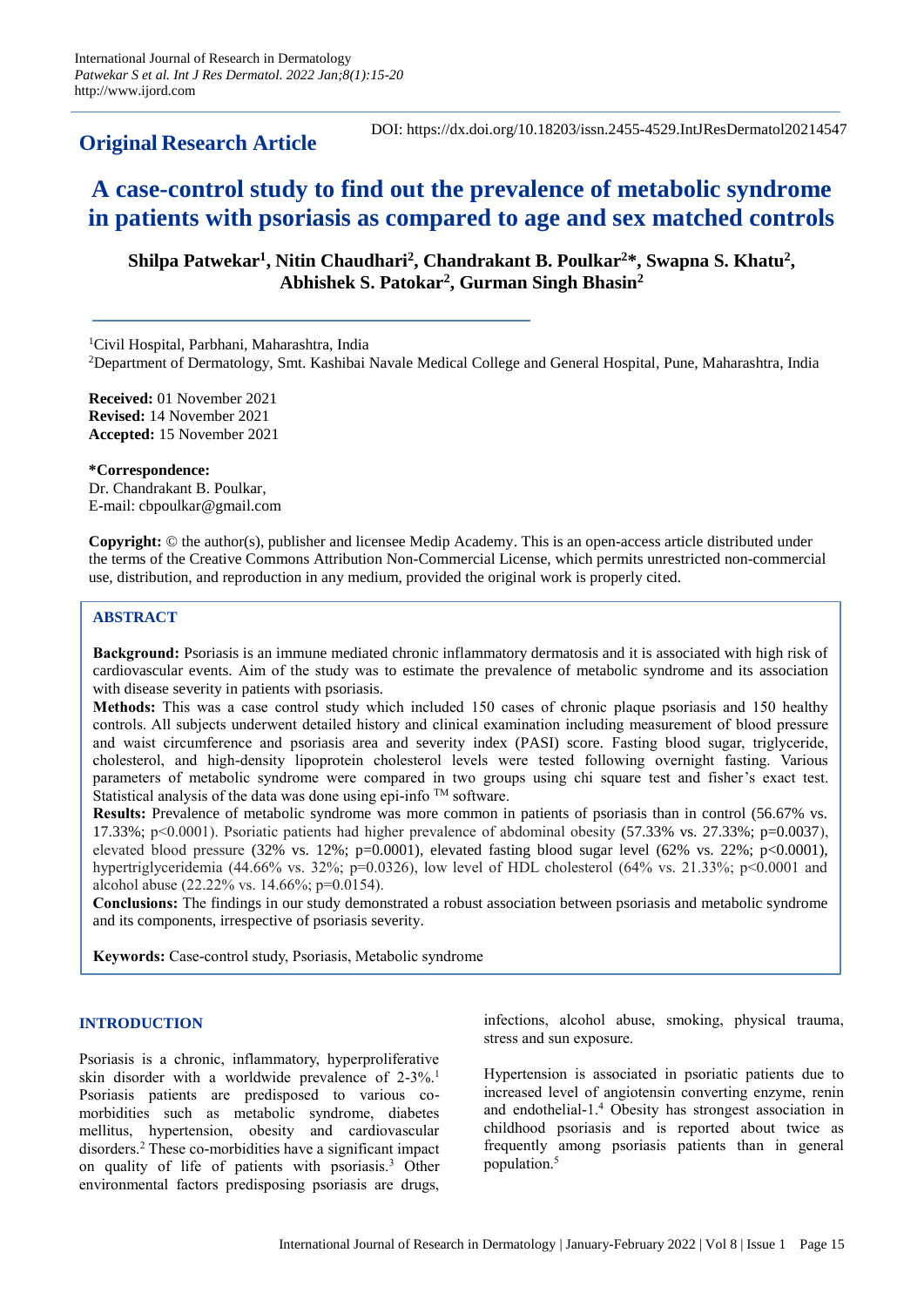The metabolic syndrome also known as syndrome X, is a combination of abdominal obesity, elevated blood pressure, elevated fasting blood sugar, high levels of serum triglycerides and low levels of HDL cholesterol.<sup>6</sup> Association of metabolic syndrome and its various components with psoriasis have been consistently reported in various earlier studies all over the world. We undertook this study to estimate the prevalence of metabolic syndrome in this western Maharashtra region and its association with other risk factors and also to compare disease severity with metabolic syndrome.

# *Aim and objective*

Aim and objectives of the study were to study and compare prevalence of metabolic syndrome in chronic plaque psoriasis patients with age and sex matched controls, to study the risk factors related to metabolic syndrome in patients with psoriasis and to study association between psoriasis disease severity and metabolic syndrome.

# **METHODS**

This case control study was conducted at a tertiary care hospital in Western Maharashtra. During this study, data was collected from 150 cases and 150 controls attending dermatology out-patient department over a period of 12 months from June 2016 to May 2017. An approval from the institutional ethical committee was taken before conducting the study. Written informed consent of the subjects was taken before enrolling them in this study.

Sample size calculated by using formula,  $n=(Z\alpha+Z1-\beta)2^*$ (p1q1+p2q2)/d2 where,  $Z\alpha=1.96$ ,  $Z1-\beta=0.84$ , p1 and p2 are prevalence of the two groups of metabolic syndromes and q1 and q2 is 100-p1 and 100-p2 respectively. To determine sample size for the present study, we assumed an expected level of prevalence of 25% in controls.<sup>7</sup> From the available previous hospital data we calculated minimum sample size to be 150 per group.

# *Inclusion criteria*

Patients having chronic plaque psoriasis and age group between 18 to 70 years and psoriasis for at least 6 months duration were included from the study.

# *Exclusion criteria*

Patients with psoriasis who have received systemic treatment like methotrexate, acitretin, cyclosporine or phototherapy in previous 6 weeks and patients having history of pre-existing hypertension, diabetes mellitus, dyslipidemia before commencing the study were excluded were excluded from the study.

Detailed history and complete clinical examination were done for all participants in the study. PASI score was calculated for all the patients. Parameters of metabolic syndrome were assessed and compared between cases and age and sex matched controls. We took fasting venous blood samples at the enrolment visit. Subjects had fasted overnight for at least 8 hours prior to sample collection. Fasting blood sugar level was measured using glucose oxidation method. Serum triglycerides and serum cholesterol were measured with the enzymatic procedures. The abdominal circumference was measured using flexible tape positioned at the level between iliac crest and lower costal border. The blood pressure was measured in supine position from the right arm of subjects at time of enrolment visit. According to the revised NCEP ATP III criteria, participants with 3 or more of the following criteria were defined as having the metabolic syndrome: Abdominal obesity (waist circumference, >102 cm in men and >88 cm in women), hypertriglyceridemia (triglycerides, ≥150 mg/dl), low levels of high-density lipoprotein cholesterol (<40 mg/dl in men and <50 mg/dl in women), high blood pressure (≥130/85 mm Hg) and high fasting blood sugar levels (≥100 mg/dl)

Statistical analysis of the data was done using Epi info TM software. Categorical variables were compared between cases and controls using chi-square test and fisher's exact test. P<0.05 was considered statistically significant.

# **RESULTS**

The observation of our study comprising of 150 cases of psoriasis and 150 age and sex matched controls were as follows.

Majority of psoriatic patients belonged to age group 41- 50 years; 37 patients (24.67%), followed by age group of 21-30 years; 35 patients (23.33%) and 31-40 years is 33 patients (22%) (Table 1). Among 150 cases, 87 were males (58%) and 63 were females (42%). The ratio of male: female was 1.38:1.

#### **Table 1: Age distribution of patients with psoriasis.**

| Age group<br>(years) | <b>Patients with</b><br>psoriasis $(N)$ | Percentage $(\% )$ |
|----------------------|-----------------------------------------|--------------------|
| $20$                 | 6                                       |                    |
| $21 - 30$            | 35                                      | 23.33              |
| $31 - 40$            | 33                                      | 22                 |
| $41 - 50$            | 37                                      | 24.67              |
| $51 - 60$            | 27                                      | 18                 |
| 61-70                | 12                                      | 8                  |
| <b>Total</b>         | 150                                     | 100                |

Among the 150 psoriasis patients, metabolic syndrome was associated with 85 patients. Prevalence of metabolic syndrome in cases was 56.67% whereas only 26 controls  $(17.33%)$  had metabolic syndrome,  $p<0.0001$  which was statistically significant. Out of these 85 cases having metabolic syndrome, 77 cases had PASI score ≤10 (mild to moderate). Whereas 8 cases had PASI score>10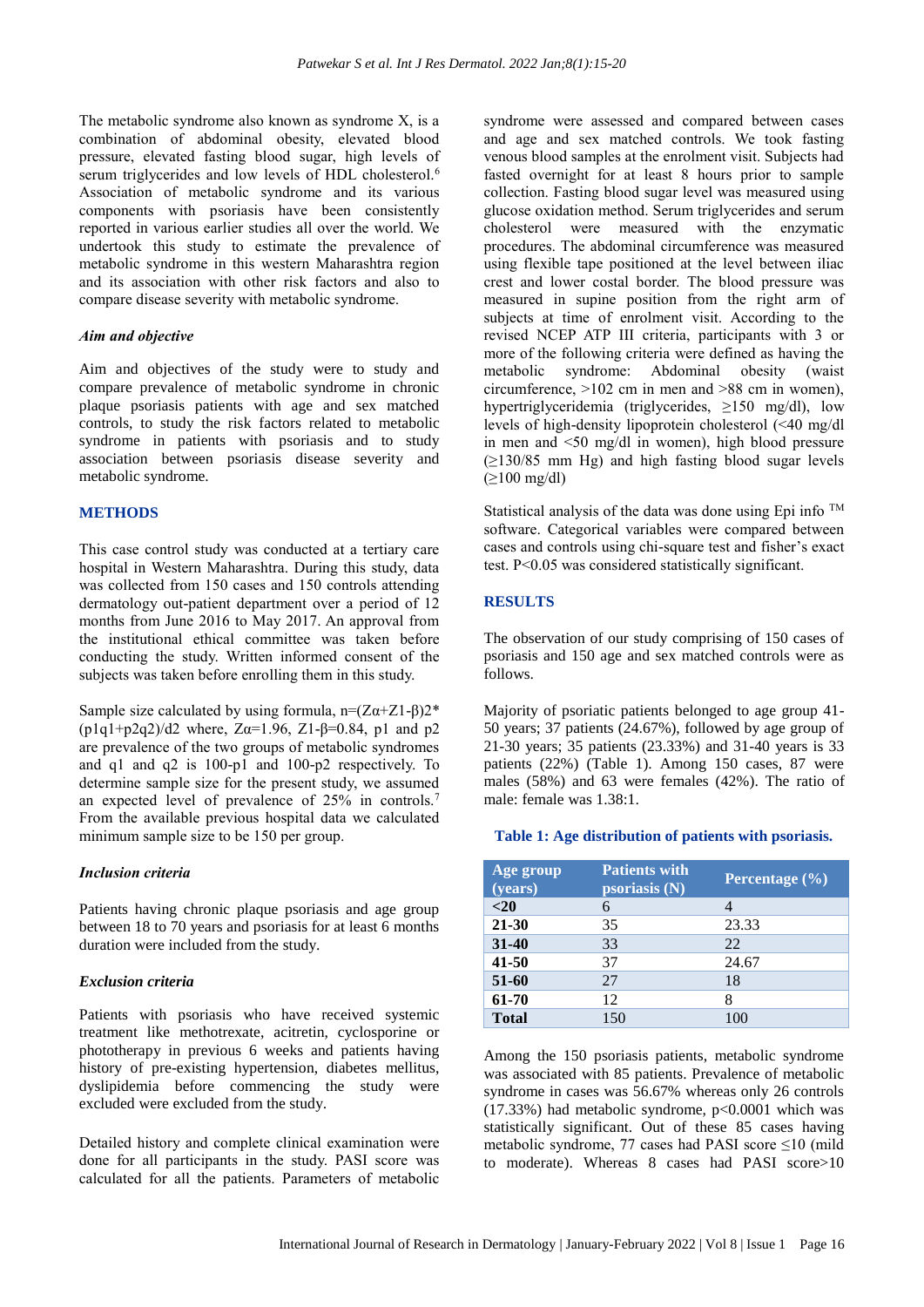(severe). Fischer exact test showed  $p=0.3508$  which was statistically not significant (Table 2).

# **Table 2: Association between PASI score and metabolic syndrome.**

| <b>Variables</b>                     | <b>PASI</b><br>$score \leq 10$<br>(Mild-<br>moderate) | <b>PASI</b><br>score>10<br>(Severe) | <b>Total</b> |
|--------------------------------------|-------------------------------------------------------|-------------------------------------|--------------|
| <b>Metabolic</b><br>syndrome present | 77                                                    | 8                                   | 85           |
| <b>Metabolic</b><br>syndrome absent  | 62                                                    | 3                                   | 65           |
| <b>Total</b>                         | 139                                                   | 11                                  |              |

(Fisher exact test: p=0.3508)

In our study, the abdominal circumference was higher among cases (57.33%) relative to controls (27.33%) with OR of  $2.0056$  ( $p=0.0037$ ). We also observed a higher prevalence of high fasting blood sugar level among the psoriasis group (62%) as compared to controls (22%) with OR of 5.7847 (p<0.0001). High level of triglycerides was more prevalent among cases (44.66%) compared to controls (32%) with OR of 1.7154 (p=0.0326). In addition to that, the psoriasis group had higher prevalence of high blood pressure (32%) compared to controls  $(12%)$  with OR=3.451 (p=0.0001). Low level of HDL cholesterol was more common among psoriasis group (64%) compared to controls (21.33%) with OR of 6.5556 (p<0.0001) (Table 3).

Furthermore, alcohol abuse was more common among cases (22.22%) compared to controls (14.66%) with OR 2.1157 (p=0.0154). Whereas, the prevalence of smoking in cases was 18.66% and controls was 12.66% with OR of 1.5824 (p=0.2038), which was statistically insignificant (Table 4).

#### **Table 3: Comparison of various parameters of metabolic syndrome in case and control group.**

|                                                                                                      | Cases, $(n=150)$ |        | Controls, $(n=150)$ |               |             |          |
|------------------------------------------------------------------------------------------------------|------------------|--------|---------------------|---------------|-------------|----------|
| <b>Parameters</b>                                                                                    | <b>Present</b>   | Absent | <b>Present</b>      | <b>Absent</b> | Odd's ratio | P value  |
| Abdominal circumference abnormal<br>$(>102$ cm in men and $>88$ cm in women)                         | 84               | 114    | 41                  | 109           | 2.0056      | 0.0037   |
| High fasting blood sugar levels level<br>$( \geq 100 \text{ mg/dl})$                                 | 93               | 57     | 33                  | 117           | 5.7847      | < 0.0001 |
| High blood pressure $(\geq 130/85 \text{ mmHg})$                                                     | 48               | 102    | 18                  | 132           | 3.451       | 0.0001   |
| Serum hypertriglyceridemia<br>$(triglycerides \geq 150 mg/dl)$                                       | 67               | 83     | 48                  | 102           | 1.7154      | 0.0326   |
| Low levels of high-density lipoprotein<br>cholesterol $\left( < 40$ mg/dl in men and $< 50$<br>mg/dl | 96               | 54     | 32                  | 118           | 6.5556      | < 0.0001 |
| Metabolic syndrome (3 or more<br>parameters out of 5)                                                | 85               | 65     | 26                  | 124           | 6.2367      | < 0.0001 |

# **Table 4: Comparison of risk factors for psoriasis in case and control group.**

| <b>Risk factors</b> | Cases, $(n=150)$ |        | Controls, $(n=150)$ |        |             |         |
|---------------------|------------------|--------|---------------------|--------|-------------|---------|
|                     | <b>Present</b>   | Absent | <b>Present</b>      | Absent | Odd's ratio | P value |
| Alcohol abuse       | 40               | 10     | າາ                  | 128    |             | 0.0154  |
| <b>Smoking</b>      | 28               |        | 19                  |        | .5824       | 0.2038  |



# **Figure 1: 52-year-old male presented with 2, welldefined, erythematous, plaques with micaceous scales present over left lower limb.**

#### **DISCUSSION**

The underlying mechanism which links psoriasis and metabolic syndrome may include overlapping inflammatory pathways and genetic predisposition. Chronic Th-1 and Th-17-mediated inflammation with dysregulation of tumor necrosis factor-alpha and interleukin 6, not only promotes epidermal hyperplasia in psoriasis, but may antagonize insulin signaling too, alter adipokine expression, and mediate insulin resistance and obesity. Contrariwise, hyperinsulinemia in metabolic syndrome may promote psoriasis susceptibility or severity by promoting chronic inflammation and angiogenesis. $8$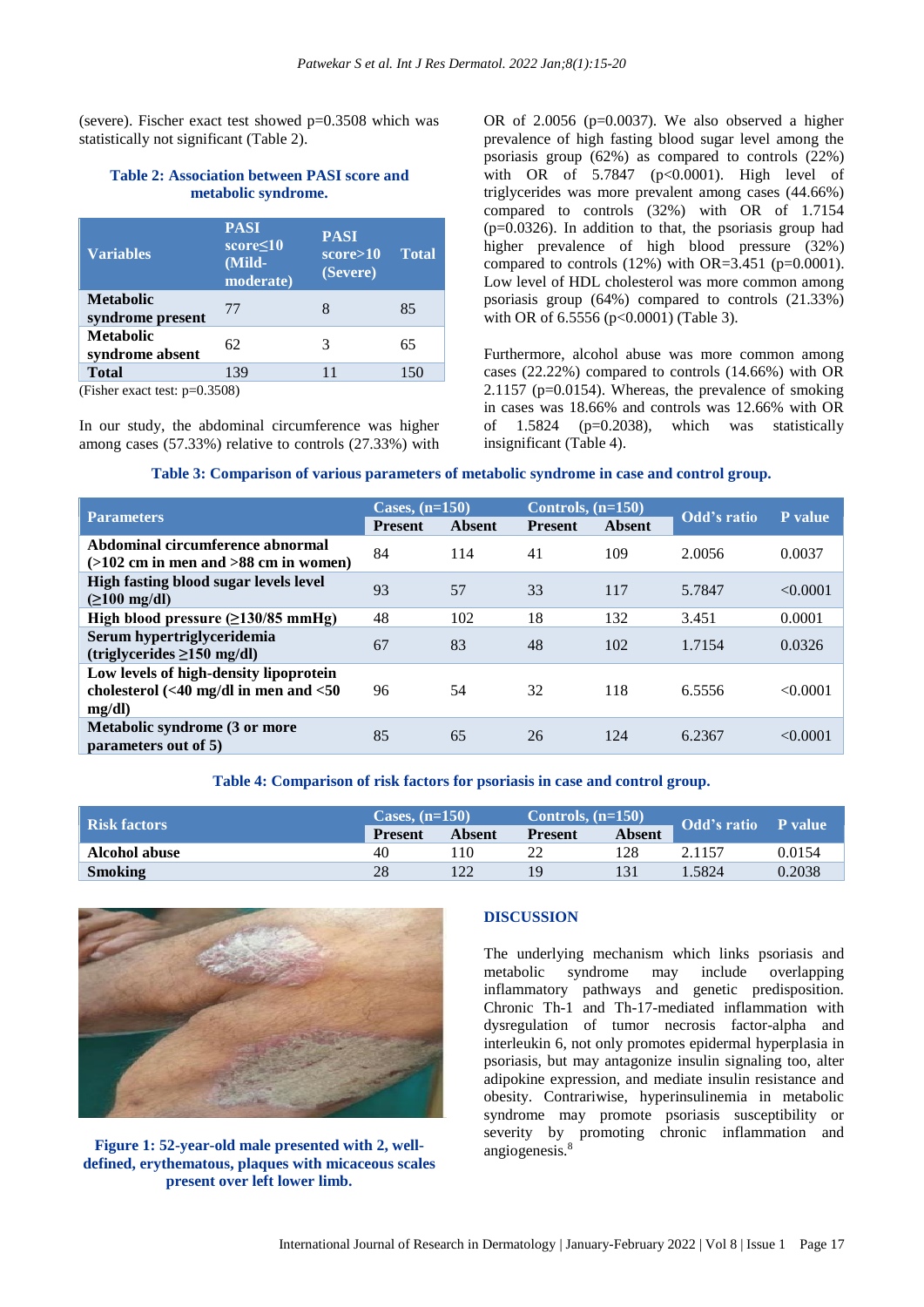During this study, 24.67% of patients belonged to age bracket of 41-50 years. The male to female ratio in our study revealed a rather higher incidence in men (58%) than in women (42%) at ratio 1.38:1. A slight male preponderance in our study was similar to studies which were conducted by Madanagobalane et al.<sup>9</sup> Lowest number of patients were in age group below 20 years but this may be due to our inclusion criteria of patients above 18 years only.

PASI score ranged from 1 to 22.2. The mean PASI score was 4.69. Earlier studies like Lakshmi et al found the mean PASI 13.93. The mean PASI score was low in our study as compared to study done by Laxmi et al.<sup>10</sup> This may be due to a greater number of patients who had high PASI score were already on systemic treatment which were excluded from our study.

In the present study, we have found significantly higher prevalence of metabolic syndrome in cases compared with controls (56.67% vs. 17.33%, p<0.0001) that's in accordance with various studies conducted in diverse geographic locations by Madangobalane et al observed (44% vs. 30%, p<0.025), Gisondi et al observed (30.1% vs. 20.6%, p=0.005).<sup>9,11</sup>

Analyzing the individual components of metabolic syndrome, in our study, increased waist circumference ≥102 cm in men and ≥88 cm in women, as a criterion of metabolic syndrome was fulfilled by more individuals within the case group (57.33%) than controls (27.33%) (OR=2.0056; p<0.0001), which was statistically significant (Table 3). Most of the international studies indicate that obesity is more common among psoriasis patients than controls. In a study done by Herron et al they observed significant association between obesity and metabolic syndrome which was similar to our study.  $(34\%$  vs.  $18\%$ ,  $p=0.001$ ).<sup>12</sup> Also statistically significant correlation between obesity and psoriasis was observed by Cohen et al  $(29.4\% \text{ vs. } 23.5\%, \text{ p=0.012}).^{13}$  Some of them even show that abdominal obesity as the commonest component of metabolic syndrome in psoriasis patients.<sup>14</sup> Most of the Indian studies except one from Delhi conducted by Gopal et al didn't observed a significant independent association between obesity and psoriasis.<sup>15</sup> But in our study, there was significant association between abdominal obesity and psoriasis.

Elevated blood pressure, systolic ≥130 mm of Hg and/or diastolic ≥85 mm of Hg as a criterion of metabolic syndrome was found higher in cases (32%) than controls (12%) (OR=3.451; p<0.0001), which was statistically significant (Table 3). This is similar with a study conducted in India by Khunger et al Where systolic and diastolic blood pressures were found to be significantly higher in psoriasis patients compared to controls.<sup>16</sup>

Elevated fasting blood sugar level  $\geq 100$  mg/dl as a criterion of metabolic syndrome was found in 62% cases and 22% of controls (OR=5.7847; p<0.0001), which was

statistically significant (Table 3). A possible explanation for the association between psoriasis and diabetes is that the presence of chronic inflammation that happens because of persistent secretion of TNF alpha and other proinflammatory cytokines such as IL-1, IL-6, which precipitates both psoriasis and diabetes. Chronic systemic inflammation induces endothelial dysfunction, altered glucose metabolism, and insulin resistance that play a major role in the development of diabetes.<sup>17</sup> In a study done by Nisa et al they showed statistically significant correlation between fasting blood sugar levels and patients with psoriasis. (18% vs 5.33%, OR=3.90,  $p=0.0006$ ).<sup>17</sup>

In our study, 44.66% of cases fulfilled elevated triglycerides ≥150 mg/dl as a criterion of metabolic syndrome, compared to 32% of controls (OR=1.7154; p=0.023), which was statistically significant. As a criterion of metabolic syndrome, reduced HDL levels (HDL  $\langle 40 \text{ mg/dl} \rangle$  in males and  $\langle 50 \text{ mg/dl} \rangle$  in females) was fulfilled by 64% of cases and 21.33% of controls, a statistically significant difference (OR=6.5556; p<0.0001) (Table 3). The correlation between dyslipidemia and psoriasis is variable in numerous studies. In a study done at Jammu and Kashmir by Nisa et al.<sup>17</sup> They found statistically significant correlation between serum cholesterol and psoriasis but they didn't observe any significant independent association between HDL cholesterol and psoriasis. It's been proposed that lipoprotein which is genetically determined molecule whose levels are reported to be elevated in patients with psoriasis could also be an element contributing to an increased cardiovascular risk in patients with psoriasis. 18

The percentage of alcohol consumption was (22.22%) in cases as compared to controls (14.66%) in our study and it was statistically significant (OR=2.1157; p=0.0154) (Table 3). The relationship between alcohol and psoriasis is a less studied arena. Alcohol use is a very important risk factor, particularly in male psoriasis patients. Alcohol use is reported to trigger psoriasis through a rise in trauma or infection. Effect of ethanol on lymphocyte transformation suggests that alcohol may also affect immune mechanisms.19,20

In our study, patients with psoriasis were more likely to indulge in smoking than patients without psoriasis. (18.66% vs. 12.66%, p=0.2038 with OR=1.5824). But these findings were not statistically significant. On the other hand, a study done by Nisa et al in Jammu and Kashmir showed correlation between psoriasis and smoking which was statistically significant (42% vs. 10%; p=0.0001 with OR=6.5172).<sup>17</sup>

In our study, patients with psoriasis were more likely to have metabolic syndrome than patients without psoriasis (56.7% vs 17.33%; p≤0.0001). These findings were similar to a study done in South Africa. In their study, they found significant association between metabolic syndrome and psoriasis.  $(52.4\% \text{ vs. } 33.7\%; \text{ p=0.007})$ <sup>21</sup>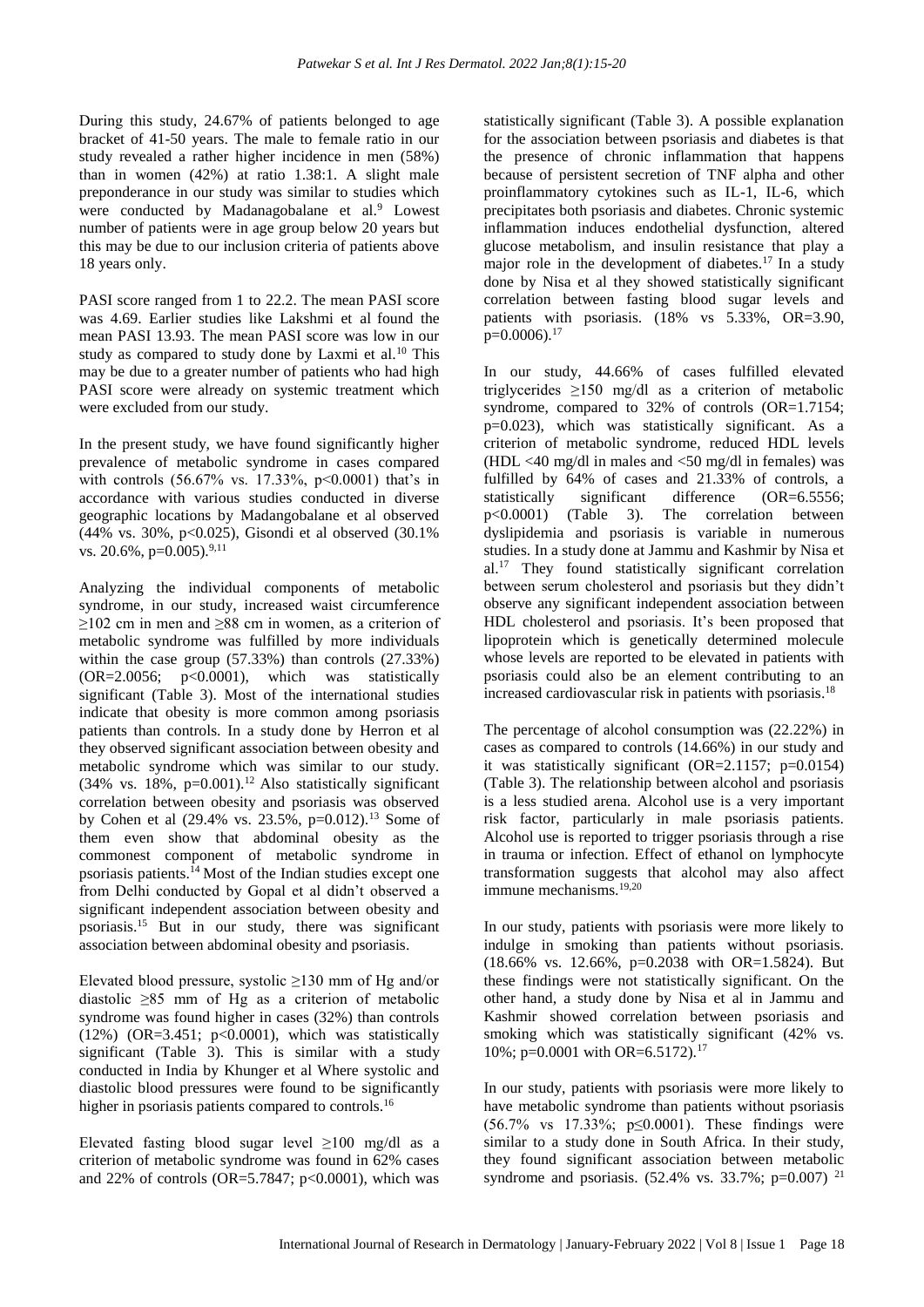Similarly, a study done by Salunke et al observed metabolic syndrome occurring commonly among Indian patients with psoriasis as compared to controls. (38.9 % vs.  $31\%$ ; p=0.007).<sup>22</sup> Another study done by Guiet et al in Chinese population had similar findings. They observed higher prevalence of metabolic syndrome among patients with psoriasis as compared to controls. (14.3% vs. 10%;  $p=0.001$  with OR of 1.5).<sup>23</sup>

Our study showed positive association of psoriasis with hypertriglyceridemia, abdominal obesity, reduced HDL cholesterol, increased fasting blood sugar, increased blood pressure and alcohol abuse. Amongst all, increased fasting blood sugar and reduced HDL cholesterol were most common associations.

#### *Limitation*

In our study the directionality of the association between psoriasis and metabolic syndrome could not be determined. Hence, association alone was documented, causality could not be assessed. There could be chance for selection bias because controls which we enrolled in our study were hospital-based controls. So, in order to avoid this selection bias controls should be selected from general population.

# **CONCLUSION**

Metabolic syndrome was associated with psoriasis irrespective severity of disease. Our findings suggest that psoriasis is associated with numerous diseases such as diabetes, hypertension, and metabolic syndrome. Therefore, patients with psoriasis should be screened thoroughly for metabolic syndrome and should be effectively treated at earliest for the same, to reduce risk of cardiovascular events.

*Funding: No funding sources Conflict of interest: None declared Ethical approval: The study was approved by the institutional ethics committee*

# **REFERENCES**

- 1. Azfar RS, Gelfand JM. Psoriasis and metabolic disease: epidemiology and pathophysiology. Curr Opin Rheumatol. 2008;20(4):416-22.
- 2. Menter A, Griffiths C, Tebbey P, Horn E, Sterry W, on behalf of the International Psoriasis Council. Exploring the association between cardiovascular and other disease related risk factors in the psoriasis population: The need for increased understanding across the medical community. J Eur Acad Dermatol Venereol. 2010;24:1371-7.
- 3. Greb JE, Goldminz AM, Elder JT. Psoriasis. Nat Rev Dis Primers. 2016;2:16082.
- 4. Das UN. Is angiotensin-II an endogenous proinflammatory molecule? Med Sci Monit. 2005;11:155-62.
- 5. Sommer DM, Jenisch S, Suchan M, Christophers E, Weichenthal M. Increased prevalence of the metabolic syndrome in patients with moderate to severe psoriasis. Arch Dermatol Res. 2006;298:321- 8.
- 6. Takahashi H, Iizuka H. Psoriasis and metabolic syndrome. J Dermatol. 2012;39(3):212-8.
- 7. Sawant A, Mankeshwar R, Shah S, Raghavan R, Dhongde G, Raje H. Prevalence of metabolic syndrome in urban India. Cholesterol. 2011;2011:920983.
- 8. Davidovici BB, Sattar N, Prinz JC, Puig L, Emery P, Barker JN et al. Psoriasis and systemic inflammatory diseases: potential mechanistic links between skin disease and co-morbid conditions. J Invest Dermatol. 2010;130:1785-96.
- 9. Madanagobalane S, Anandan S. Prevalence of metabolic syndrome in south Indian patients with psoriasis vulgaris and the relation between disease severity and metabolic syndrome. A hospital-based case control study. Indian J Dermatol. 2012;57:353- 7.
- 10. Lakshmi S, Nath AK, Udayashankar C. Metabolic syndrome in patients with psoriasis: A comparative study. Indian Dermatol Online J. 2014;5:132-37.
- 11. Gisondi P, Tessari G, Conti A. Prevalence of metabolic syndrome in patients with psoriasis: A hospital-based case-control study. Br J Dermatol. 2007;157:68-73.
- 12. Prevalence of metabolic syndrome in patients with psoriasis: a hospital-based case-control study. Br J Dermatol. 2007;157:68-73.
- 13. Cohen AD, Drieher J, Shapiro Y, Vidavsky L, Vardy DA, Davidovici B et al. Psoriasis and diabetes: A population based cross sectional study. J Eur Acad Dermatol Venerol. 2008;22:585-9.
- 14. Love TJ, Qureshi AA, Karlson EW, Gelfand JM, Choi HK. Prevalence of the metabolic syndrome in psoriasis: results from the National Health and Nutrition Examination Survey, 2003-2006. Arch Dermatol. 2011;147:419-24.
- 15. Gopal MG, Talwar A, Sharath Kumar BC, Ramesh M, Nandini AS. A clinical and epidemiological study of psoriasis and its association with various biochemical parameters in newly diagnosed cases. J Clin Diagn Res. 2013;7:2901-03.
- 16. Khunger N, Gupta D, Ramesh V. Is psoriasis a new cutaneous marker for metabolic syndrome? A study in Indian patients. Indian J Dermatol. 2013;58(4):313-4.
- 17. Nisa N, Qazi MA. Prevalence of metabolic syndrome in patients with psoriasis. Indian J Dermatol Venereol Leprol. 2010;76(6):662-5.
- 18. Misra A, Khurana L. The metabolic syndrome in South Asians: epidemiology, determinants, and prevention. Metab Syndr Relat Disord. 2009;7(6):497-514.
- 19. Shapiro J, Cohen AD, Weitzman D, Tal R, David M. Psoriasis and cardiovascular risk factors: Acase-